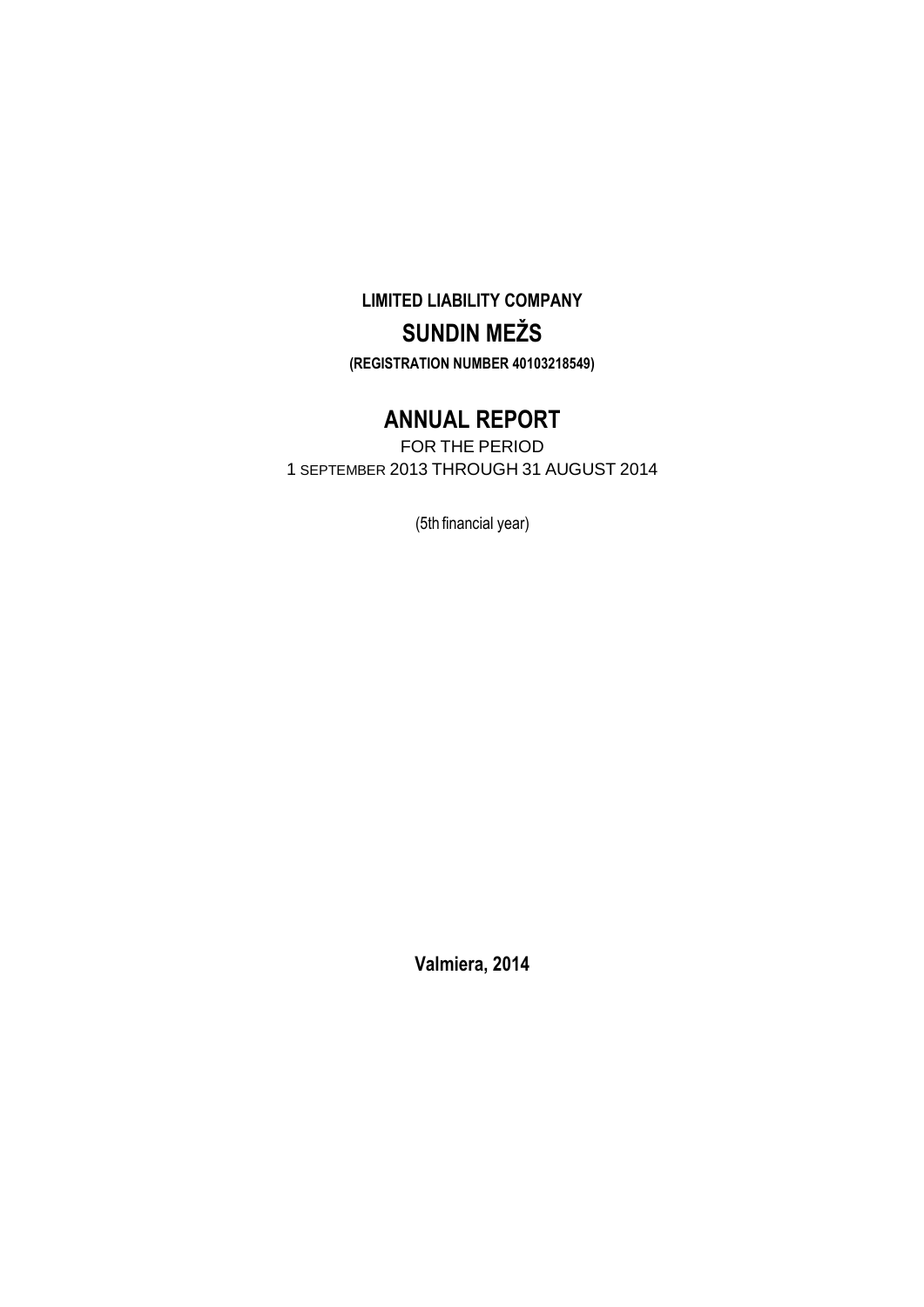## **CONTENTS**

| <b>General information</b>        | 3  |
|-----------------------------------|----|
| <b>Management report</b>          | 4  |
| Income statement                  | 5  |
| <b>Balance sheet</b>              | 6  |
| Notes to the financial statements | 8  |
| Independent auditors' report      | 12 |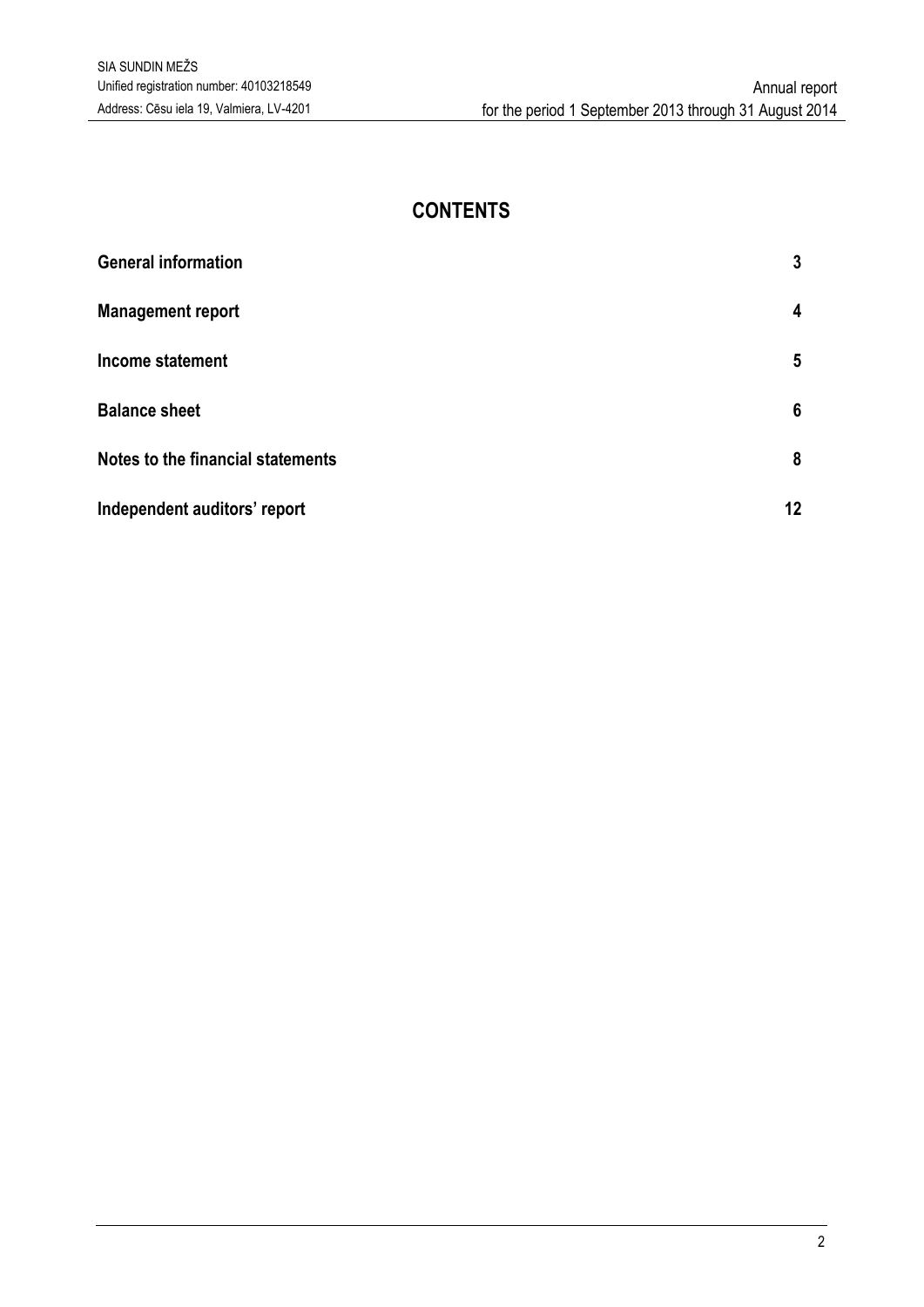# **General information**

<span id="page-2-0"></span>

| Name of the company                                            | <b>SUNDIN MEŽS</b>                                                |                                                                                          |  |
|----------------------------------------------------------------|-------------------------------------------------------------------|------------------------------------------------------------------------------------------|--|
| Legal status of the company                                    | Limited liability company                                         |                                                                                          |  |
| Core business activity                                         | Land and real estate management                                   |                                                                                          |  |
| Unified registration number, place and date of<br>registration | 40103218549<br>Riga, 6 March 2009                                 |                                                                                          |  |
| Registered office                                              | Cēsu iela 19,<br>Valmiera, Latvia, LV-4201                        |                                                                                          |  |
| Shareholders                                                   | LIVLAND SKOG AB (100%),<br>Kungsgatan 1A, SE 35230, Vaxjo, Sweden |                                                                                          |  |
| <b>Board Member</b>                                            | Sundin Anders Erik Olof                                           |                                                                                          |  |
| Authorized person                                              | <b>Guntis Adamsons</b>                                            |                                                                                          |  |
| Financial year                                                 | 1 September 2013 - 31 August 2014                                 |                                                                                          |  |
| Auditors                                                       | Ilga Matule<br>Latvian Certified Auditor<br>Certificate No. 140   | <b>SIA Leinonen Audit</b><br>Vīlandes iela 3<br>Riga, Latvia, LV-1010<br>Licence No. 131 |  |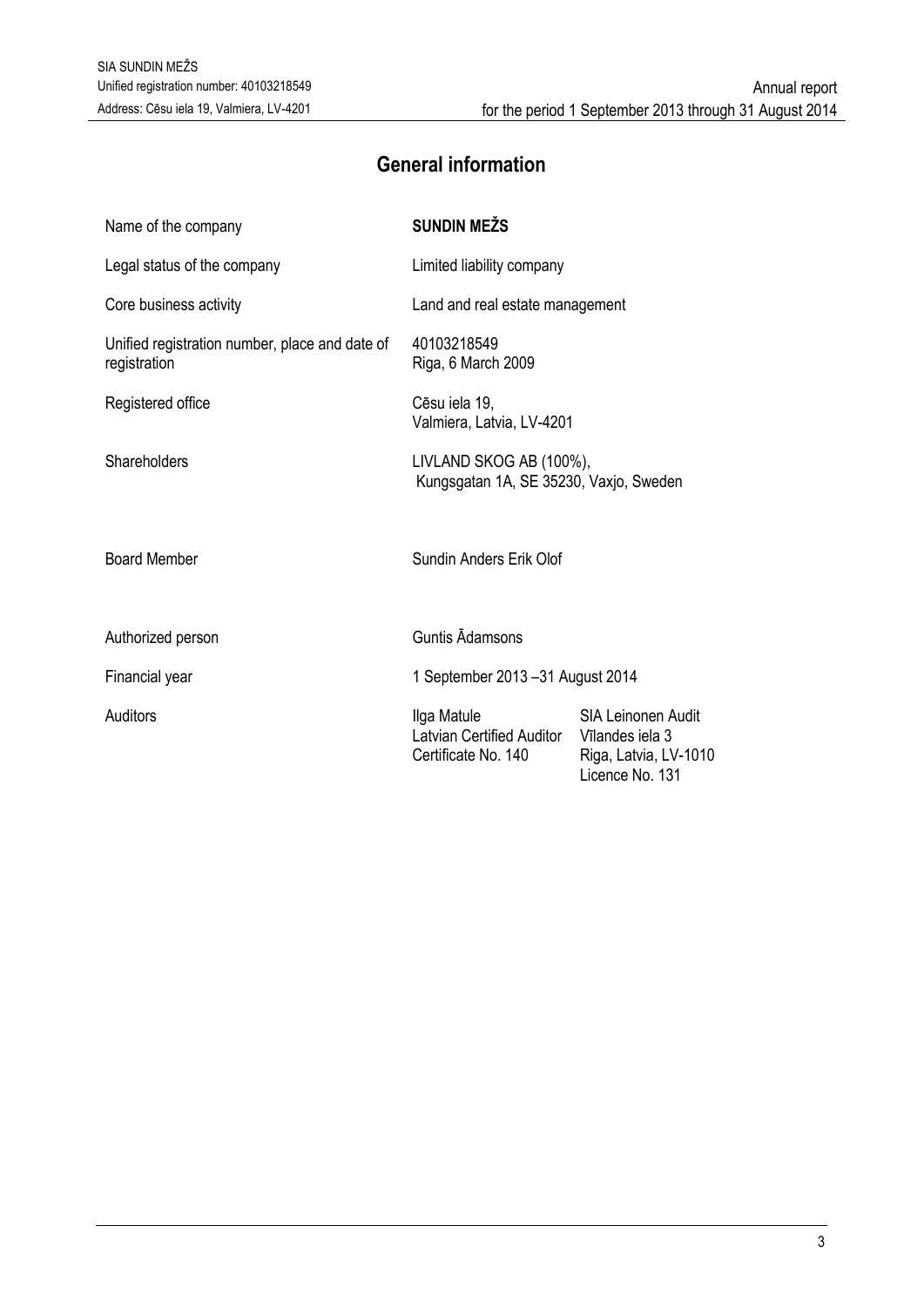## **Management report**

<span id="page-3-0"></span>14 October 2014

SIA Sundin mežs (hereinafter – the Company) was registered with the Commercial Register of the Republic of Latvia on 3 March 2009 for performing various real estate activities in Latvia. This is the fifth year of the Company's operations.

The core business activity of the Company is forestry, logging, and related services.

The Company closed the reporting year with a profit of EUR 186 095. The profit is gained by successful timber sales and forest management. At the end of the financial year SIA Sundin mežs owned 5.167 ha.

In the year 2013/2014, the Company intends to consider further development opportunities and acquisition of additional properties, as well as to continue the management of the existing properties.

As of the last day of the reporting year until the date of signing these financial statements there have been no events requiring adjustment of or disclosure in the financial statements or notes thereto, except as disclosed in the accompanying financial statements.

The management of SIA Sundin mežs is responsible for the prepared annual report. The annual report has been drawn up in accordance with accounting records and gives a true and fair view of the financial position, results of operations, and cash flows of the Company.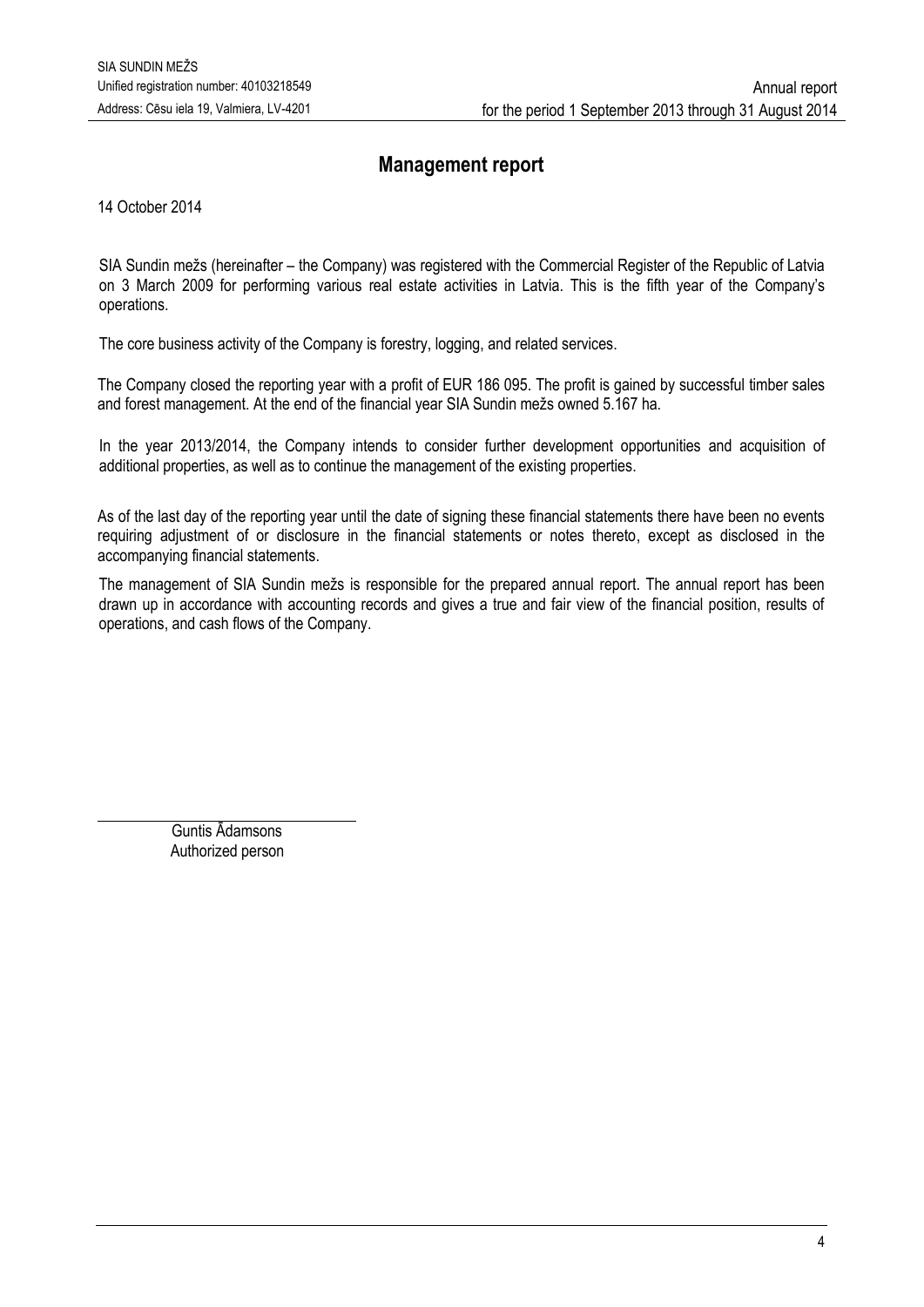## **Income statement**

<span id="page-4-0"></span>

|                                      |              | 01/09/2013- | 01/09/2012- |
|--------------------------------------|--------------|-------------|-------------|
|                                      |              | 31/08/2014  | 31/08/2013  |
|                                      | <b>Notes</b> | <b>EUR</b>  | <b>EUR</b>  |
| Net turnover                         | 2            | 810.520     | 444,555     |
| Management expense                   | 3            | (485, 016)  | (264, 334)  |
| Gross profit/(loss)                  |              | 325,504     | 180,221     |
| Administrative expense               | 4            | (12, 288)   | (10, 654)   |
| Other operating income               | 5            | 4,684       | 21,599      |
| Other operating expense              | 6            | (25, 934)   | (21, 899)   |
| Interest payable and similar expense |              | (83, 672)   | (54, 372)   |
| <b>Profit before taxes</b>           |              | 208,294     | 114,895     |
| Corporate income tax                 |              | (13, 544)   | (13, 569)   |
| Other taxes                          | 8            | (8,655)     | (5, 189)    |
| Net profit for the period            |              | 186,095     | 96,137      |

The accompanying notes form an integral part of these financial statements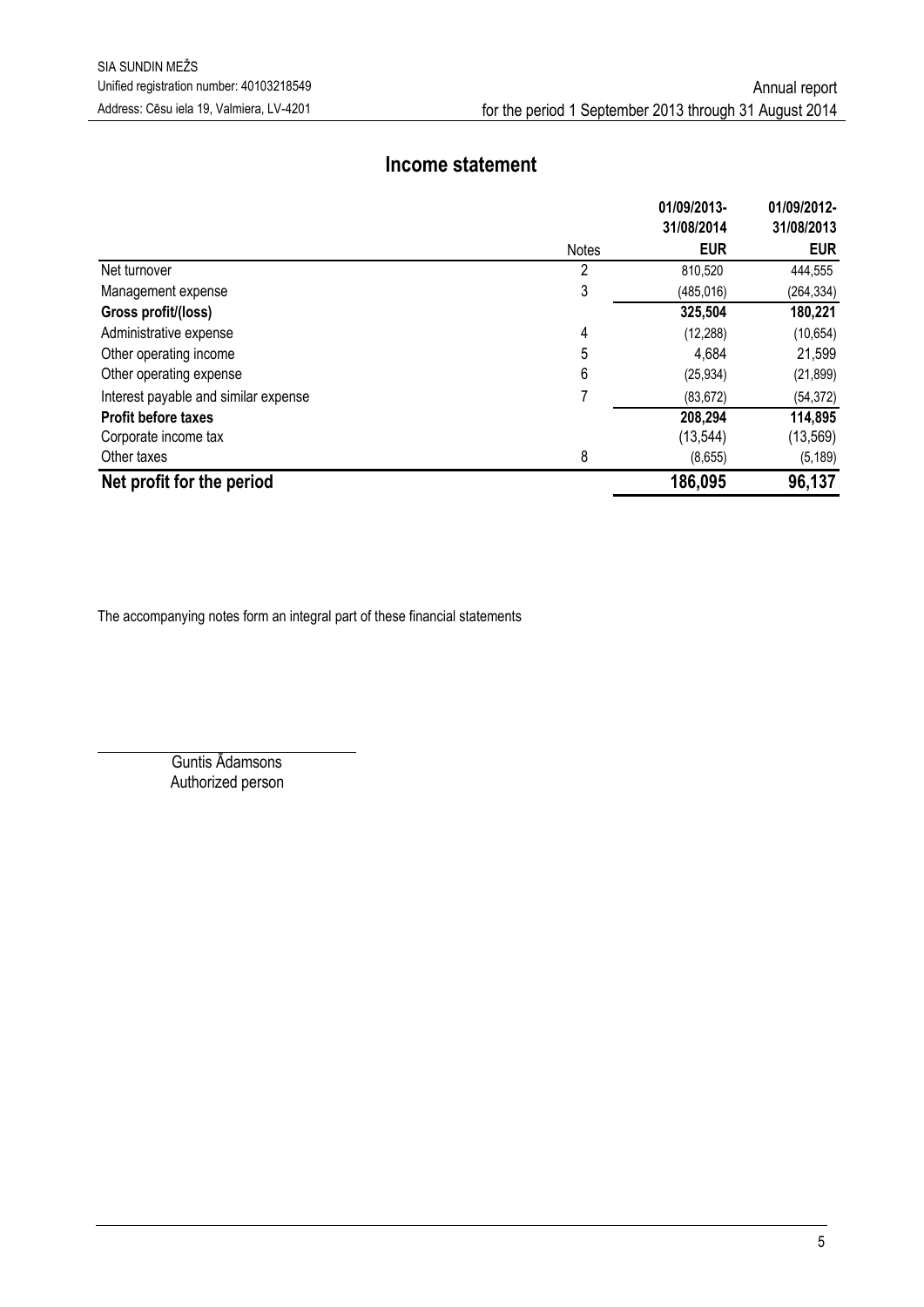## **Balance sheet ASSETS**

<span id="page-5-0"></span>

|                               |                                 |       | 31.08.2014 | 31.08.2013 |
|-------------------------------|---------------------------------|-------|------------|------------|
| <b>NON-CURRENT ASSETS</b>     |                                 | Notes | <b>EUR</b> | <b>EUR</b> |
| Property, plant and equipment |                                 |       |            |            |
| Land                          |                                 |       | 3,836,182  | 2,643,803  |
| Advance for land              |                                 |       | 49,229     | 32,584     |
| <b>Fixed assets</b>           |                                 |       | 76,463     | 85,278     |
|                               | <b>TOTAL</b>                    |       | 3,961,874  | 2,761,665  |
| <b>Biological assets</b>      |                                 |       |            |            |
| <b>Biological assets</b>      |                                 |       | 2,612,377  | 1,801,519  |
|                               | <b>TOTAL</b>                    |       | 2,612,377  | 1,801,519  |
|                               | <b>TOTAL NON-CURRENT ASSETS</b> | 10    | 6,574,251  | 4,563,184  |
| <b>CURRENT ASSETS</b>         |                                 |       |            |            |
| <b>Receivables</b>            |                                 |       |            |            |
| Trade receivables             |                                 |       | 80,661     | 32,678     |
| Other receivables             |                                 | 11    | 9,017      | 16,609     |
| Prepaid expense               |                                 | 12    | 3,753      | 1,720      |
| Loan to Saltus G              |                                 |       | 99,601     |            |
|                               | <b>TOTAL</b>                    |       | 193,032    | 51,007     |
| Cash                          |                                 |       | 803,495    | 770,522    |
|                               | <b>TOTAL CURRENT ASSETS</b>     |       | 996,527    | 821,529    |
| <b>TOTAL ASSETS</b>           |                                 |       | 7,570,778  | 5,384,713  |

The accompanying notes form an integral part of these financial statements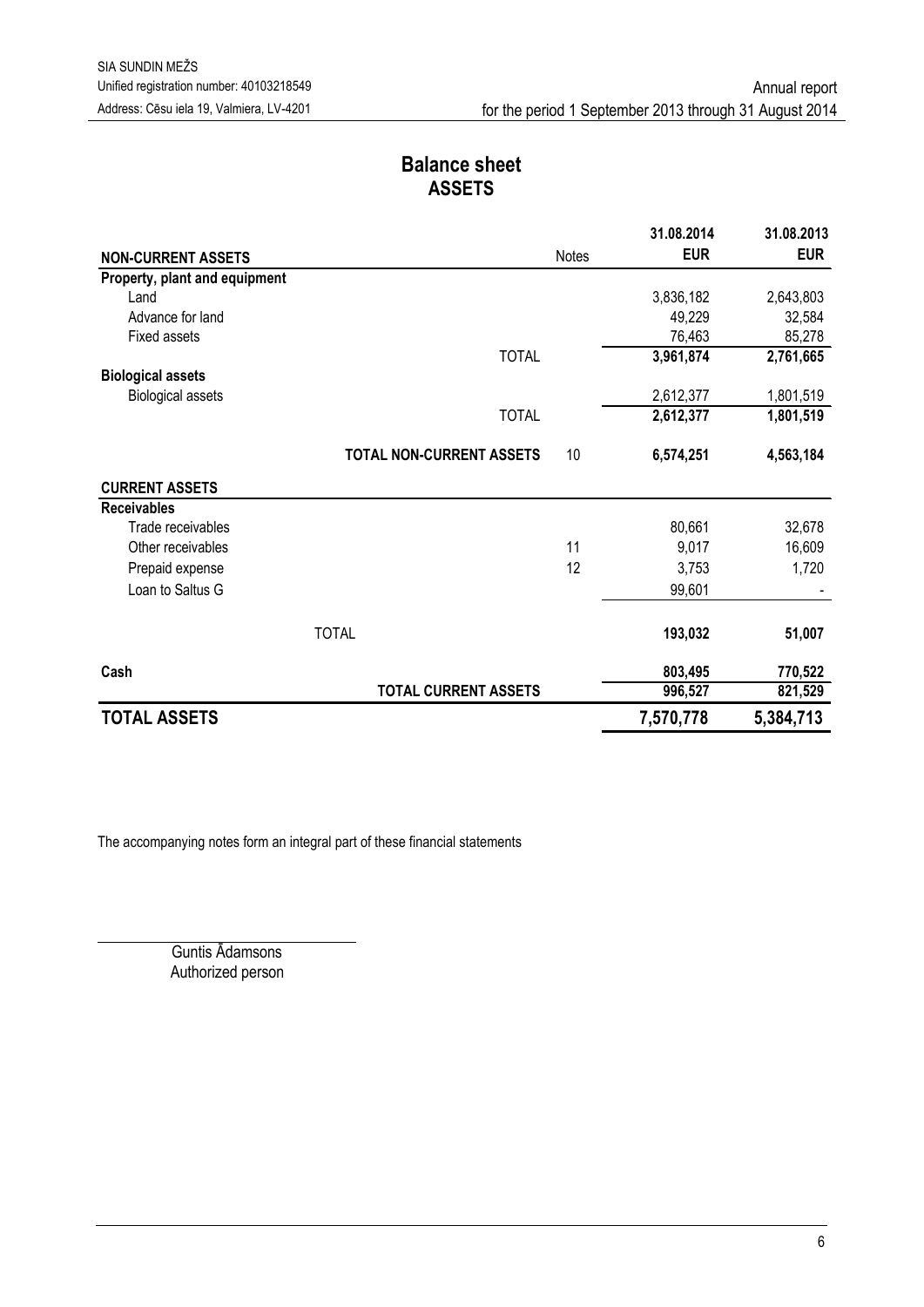## **Balance sheet EQUITY AND LIABILITIES**

|                                         |                          |              | 31.08.2014 | 31.08.2013 |
|-----------------------------------------|--------------------------|--------------|------------|------------|
| <b>EQUITY</b>                           |                          | <b>Notes</b> | <b>EUR</b> | <b>EUR</b> |
| Share capital                           |                          | 13           | 4111899    | 2110 522   |
| Retained earnings                       |                          |              | 31835      | (64302)    |
| Profit for the reporting period         |                          |              | 186 095    | 96 137     |
|                                         | <b>TOTAL EQUITY</b>      |              | 4329 829   | 2142 357   |
| <b>LIABILITIES</b>                      |                          |              |            |            |
| Long term liabilities                   |                          |              |            |            |
| Loan from credit institutions           |                          | 14           | 3073 403   | 2077 393   |
| Deffered income                         |                          | 17           | 107 483    | 49 589     |
|                                         | <b>TOTAL</b>             |              | 3180886    | 2126 982   |
| <b>Current liabilities</b>              |                          |              |            |            |
| Loan from shareholder                   |                          | 15           |            | 1063 077   |
| Trade payables                          |                          | 16           | 60 063     | 38 667     |
| Taxes and social security contributions |                          | 18           |            | 13 568     |
| <b>Accrued liabilities</b>              |                          |              |            | 62         |
|                                         | <b>TOTAL</b>             |              | 60 063     | 1115 374   |
|                                         | <b>TOTAL LIABILITIES</b> |              | 3240 949   | 3242 356   |
| <b>TOTAL EQUITY AND LIABILITIES</b>     |                          |              | 7570 778   | 5384713    |

The accompanying notes form an integral part of these financial statements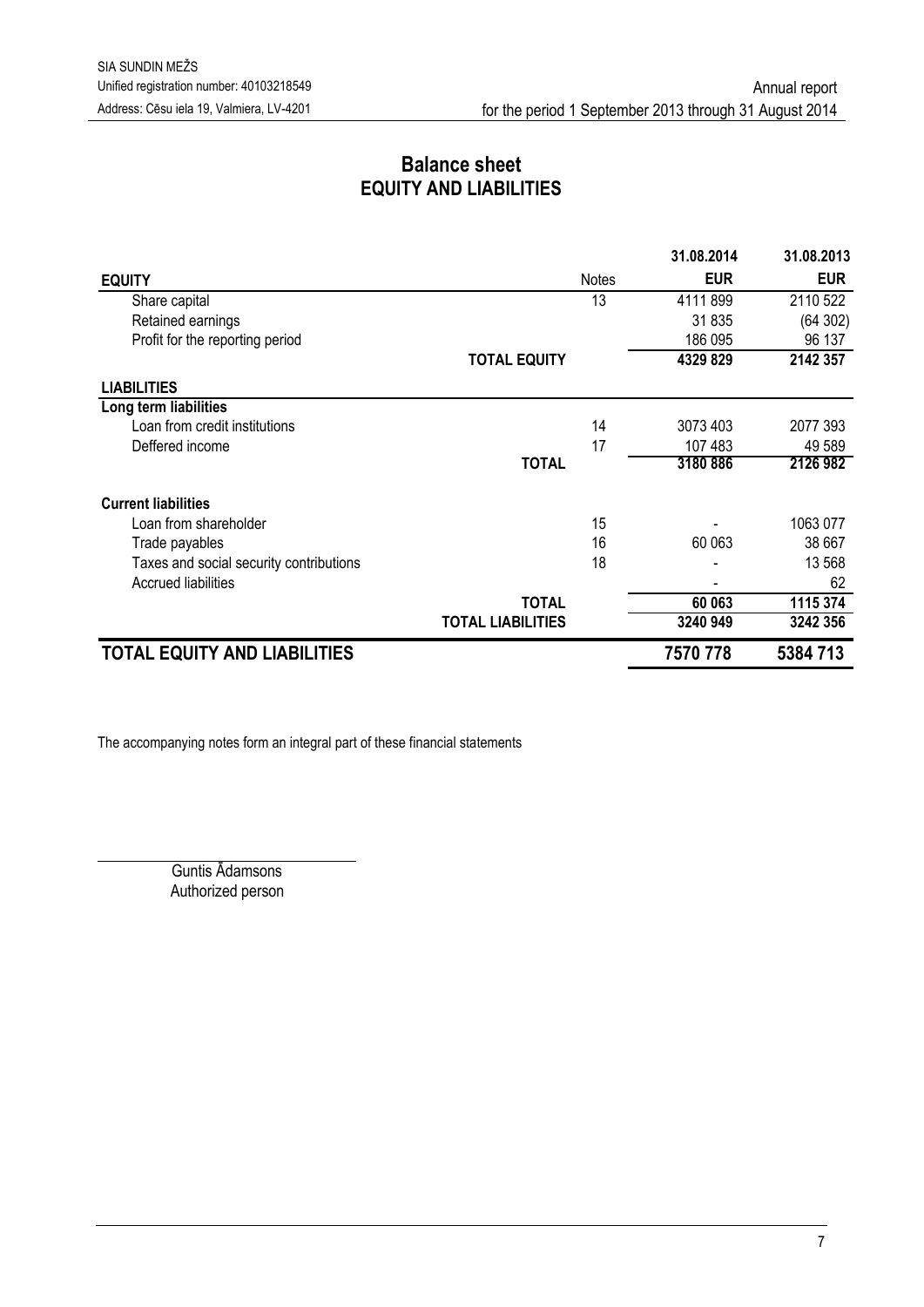## **Notes to the financial statements**

#### <span id="page-7-0"></span>**2. Net turnover**

|                             | TOTAL: | 810 520                   | 444 555                   |
|-----------------------------|--------|---------------------------|---------------------------|
| Other income                |        | 630                       | 460                       |
| Income from the sale of wax |        | 0                         | 25 7 20                   |
| Income from land lease      |        | 1426                      | 1750                      |
| Income from timber sales    |        | 808 464                   | 416 625                   |
|                             |        | 01/09/2013-<br>31/08/2014 | 01/09/2012-<br>31/08/2013 |

#### **3. Management expense**

|                                    | <b>TOTAL:</b> | 485 016                   | 264 334                   |
|------------------------------------|---------------|---------------------------|---------------------------|
| Depreciation                       |               | 21 250                    | 11 786                    |
| The cost of sold timber            |               | 109 667                   | 73 279                    |
| Forest and land management expense |               | 354 099                   | 179 269                   |
|                                    |               | 01/09/2013-<br>31/08/2014 | 01/09/2012-<br>31/08/2013 |

### **4. Administrative expense**

|                              |               | 01/09/2013-<br>31/08/2014 | 01/09/2012-<br>31/08/2013 |
|------------------------------|---------------|---------------------------|---------------------------|
| Accounting services          |               | 5 1 5 1                   | 4 2 4 0                   |
| Bank charges                 |               | 388                       | 414                       |
| Office expenses              |               | 2 7 1 8                   | 2 3 0 2                   |
| Other administrative expense |               | 4 0 3 1                   | 3698                      |
|                              | <b>TOTAL:</b> | 12 288                    | 10 654                    |

#### **5. Other operating incomes**

|                                          | TOTAL: | 4 684                     | 21 599                    |
|------------------------------------------|--------|---------------------------|---------------------------|
| Income from the sale of real estate, net |        | $\overline{\phantom{a}}$  | 21 599                    |
| Interest income from loans               |        | 4684                      |                           |
|                                          |        | 01/09/2013-<br>31/08/2014 | 01/09/2012-<br>31/08/2013 |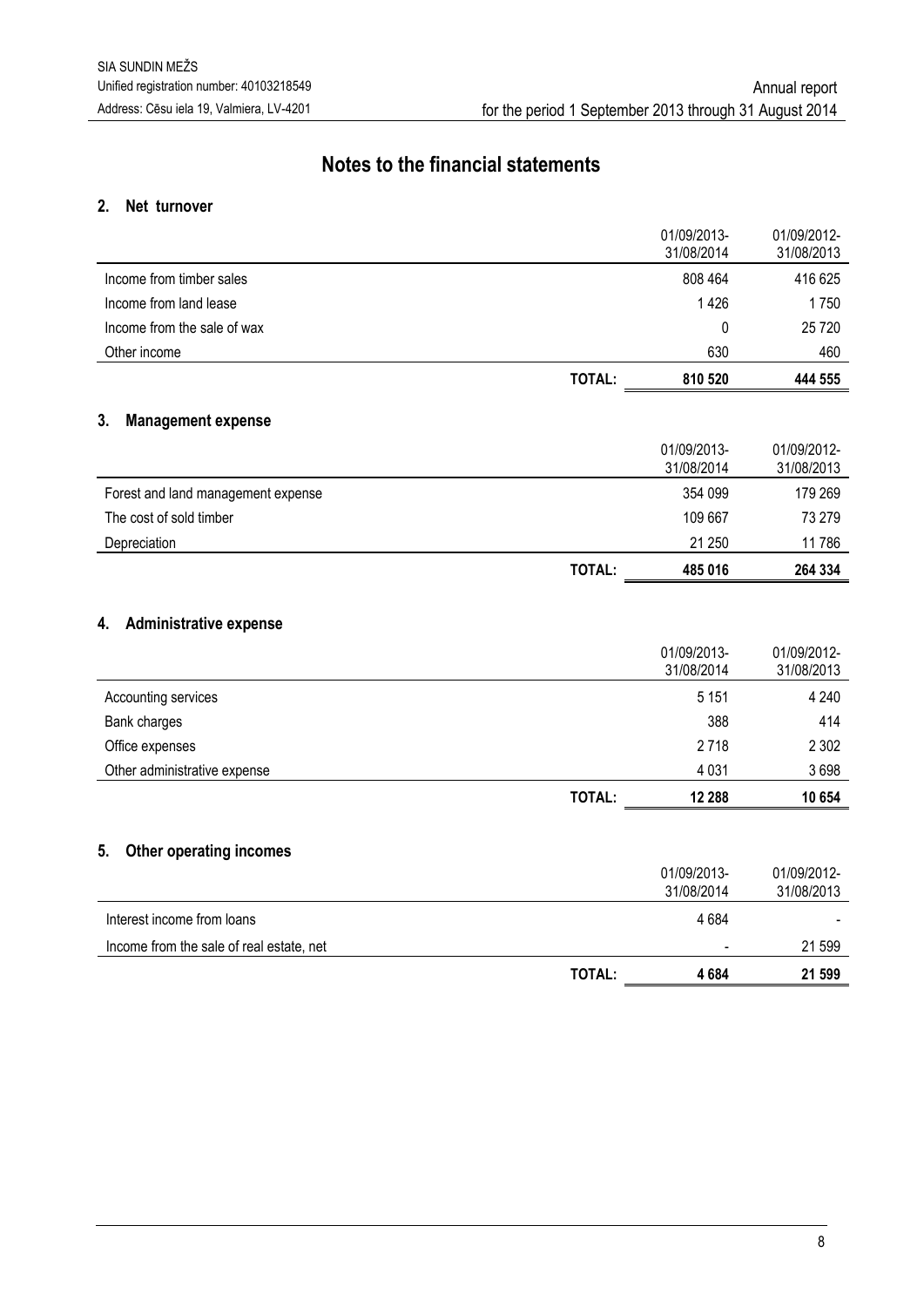#### **6. Other operating expenses**

|                                |        | 31/08/2014 | 31/08/2013 |
|--------------------------------|--------|------------|------------|
| State fees                     |        | 1505       | 942        |
| Donation                       |        | 0          | 7 1 1 4    |
| Credit expenses                |        | 10 133     | 4 4 5 2    |
| Non-deductible VAT             |        | 0          | 9          |
| Fluctuations in exchange rates |        | 72         | 9 3 8 2    |
| <b>ESF</b> acquisition costs   |        | 14 2 24    | 0          |
|                                | TOTAL: | 25 934     | 21899      |

#### **7. Interest payable and similar charges**

|                        | <b>TOTAL:</b> | 83 672      | 54 372      |
|------------------------|---------------|-------------|-------------|
| Interest on bank loans |               | 83 672      | 54 372      |
|                        |               |             |             |
|                        |               | 31/08/2014  | 31/08/2013  |
|                        |               | 01/09/2013- | 01/09/2012- |

**8. Other taxes** consist of the real estate tax expense for the reporting period.

#### **9. Staff costs**

#### *Key management personnel compensation*

During the reporting period, the Board Members did not receive any remuneration for their functions in the Board.

#### *Average number of employees*

The average number of employees in the reporting period was 0.

#### **10. Property, plant and equipment, and biological assets**

|                                       | Land      | Advance for | Other fixed | <b>Biological assets</b> | <b>TOTAL</b> |
|---------------------------------------|-----------|-------------|-------------|--------------------------|--------------|
|                                       |           | land        | assets      |                          |              |
| Acquisition value as at 31/08/2013    | 2,643,803 | 32,584      | 97,922      | 1,801,519                | 4,575,828    |
| Additions<br>2013/2014                | 1,192,379 | 49,229      | 12,435      | 920,525                  | 2,174,568    |
| <b>Disposals</b>                      |           | (32, 584)   |             | (109,667)                | (142, 251)   |
| Acquisition value as at 31/08/2014    | 3,836,182 | 49,229      | 110,357     | 2,612,377                | 6,608,145    |
| Accrued depreciation as at 31/08/2013 |           |             | 12,644      |                          | 12,644       |
| 2013/2014 Depreciation                |           |             | 21,250      |                          | 21,250       |
| Accrued depreciation as at 31/08/2014 |           |             | 33,894      |                          | 33,894       |
| Net carrying amount as at 31/08/2013  | 2,643,803 | 32,584      | 85,278      | 1,801,519                | 4,563,184    |
| Net carrying amount as at 31/08/2014  | 3,836,182 | 49,229      | 76,463      | 2,612,377                | 6,574,251    |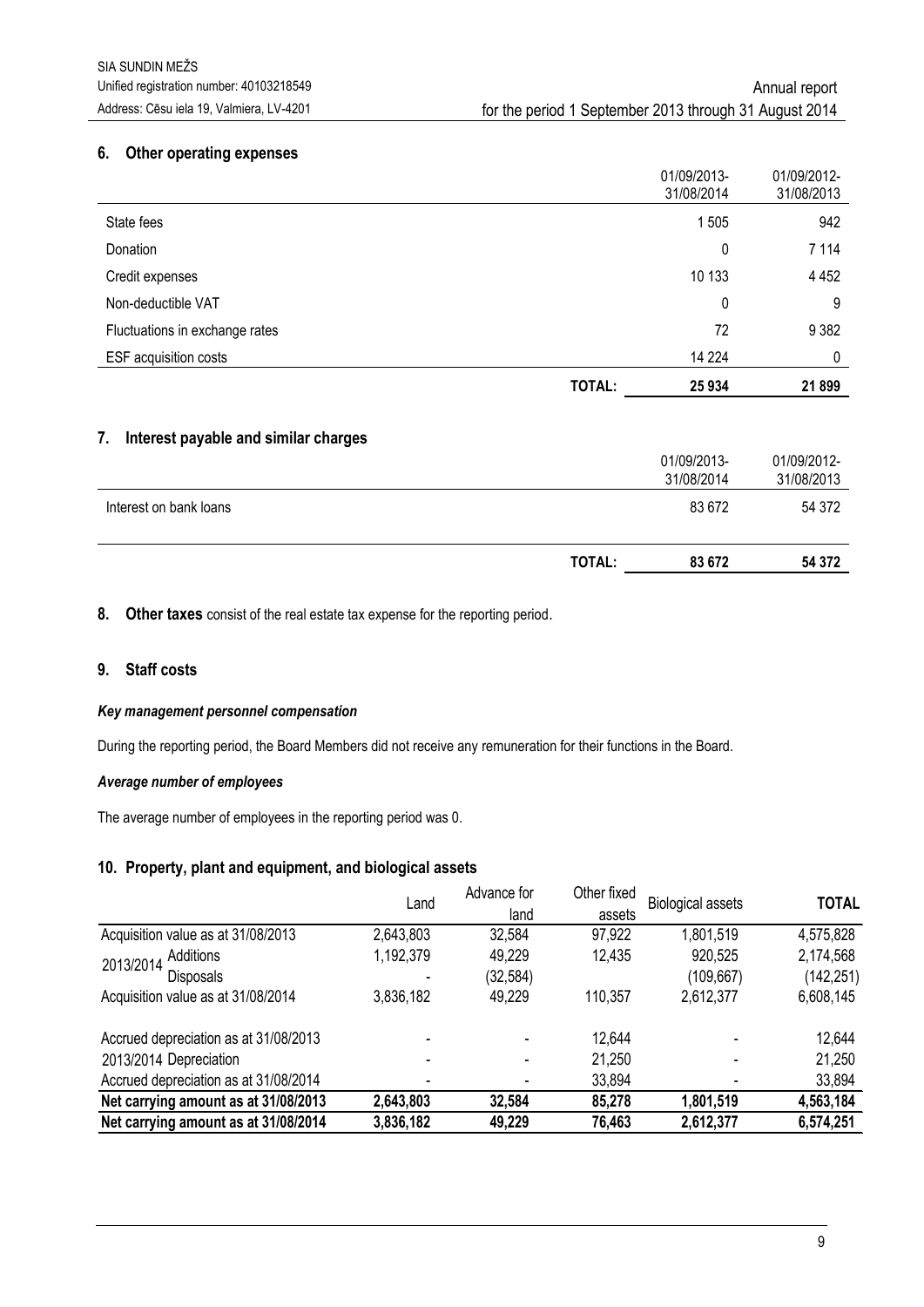#### *Cadastral value of the Company's real estate*

As at 31 August 2014, the cadastral value of the Company's real estate was EUR \_\_\_\_\_\_\_\_\_\_\_\_\_\_\_\_\_\_\_\_.

#### **11. Other receivables**

|                                                     |               | 31/08/2014 | 31/08/2013 |
|-----------------------------------------------------|---------------|------------|------------|
| Overpayment of value added tax                      |               | 8837       | 16 0 70    |
| Overpayment of income tax                           | 180           |            | 11         |
| Other debtors                                       |               |            | 528        |
|                                                     | TOTAL:        | 9 0 1 7    | 16 609     |
| 12. Prepaid expense                                 |               | 31/08/2014 | 31/08/2013 |
| Annual membership fee in professional organizations |               |            | 356        |
| Overpaid real estate tax                            |               | 3723       | 1 3 5 0    |
| Advance payments for brokerage                      |               | 30         | 14         |
|                                                     | <b>TOTAL:</b> | 3753       | 1720       |

#### **13. The share capital of the Company** is EUR 4 111 899 and consists of 4 111 899 shares. The par value of each share is EUR 1.

#### **14. Loans from the credit institution**

|                                   | Interest rate (%) | Repayment term | 31.08.2014 | 31.08.2013 |
|-----------------------------------|-------------------|----------------|------------|------------|
| Loan from Nordea Bank Finland Plc | 2.75              | 30.06.2017     | 650 531    | 650 531    |
| Loan from Nordea Bank Finland Plc | 2.75              | 31.01.2018     | 426 862    | 426 862    |
| Loan from Nordea Bank Finland Plc | 2.75              | 31.01.2019     | 996 010    |            |
|                                   |                   | Total:         | 3073403    | 2 077 393  |

\*July 13, 2012, was signed Annex H-1 to Loan (Credit) Agreement nr.2013-217-A-R, which is called a Mortgage Agreement. Borrower Sundin Mežs SIA as a mortgager gives Nordea Bank Finland Plc's as Lender a pledge for LVL 1.508.000.00 (one million five hundred eight thousand and 00/100 lats). Collateral consists of 96 pieces of real estate. LVL 1.508.000.00, that comprises from Loan in amount of LVL 1.160.000.00 and ancillary claims LVL 348.000.00.

May 28, 2013, was signed Annex H-2 to Loan (Credit) Agreement nr.2013-24-A-R, which is called a Mortgage Agreement. Borrower Sundin Mežs SIA as a mortgager gives Nordea Bank Finland Plc's as Lender a pledge for LVL 390.000.00 (three hundred ninety thousand and 00/100 lats). Collateral consists of 97 pieces of real estate. LVL 390.000.00, that comprises from Loan in amount of LVL 300.000.00 and ancillary claims LVL 90.000.00.

#### **15. Loans from the related parties**

|                                                |                      | Total:         |            | 1 063 077  |
|------------------------------------------------|----------------------|----------------|------------|------------|
| Loan from Livland Skog AB<br>(Granplantan AB)* | 0%                   | Under request  | $\Omega$   | 1 063 077  |
|                                                | Interest rate<br>(%) | Repayment term | 31.08.2014 | 31.08.2013 |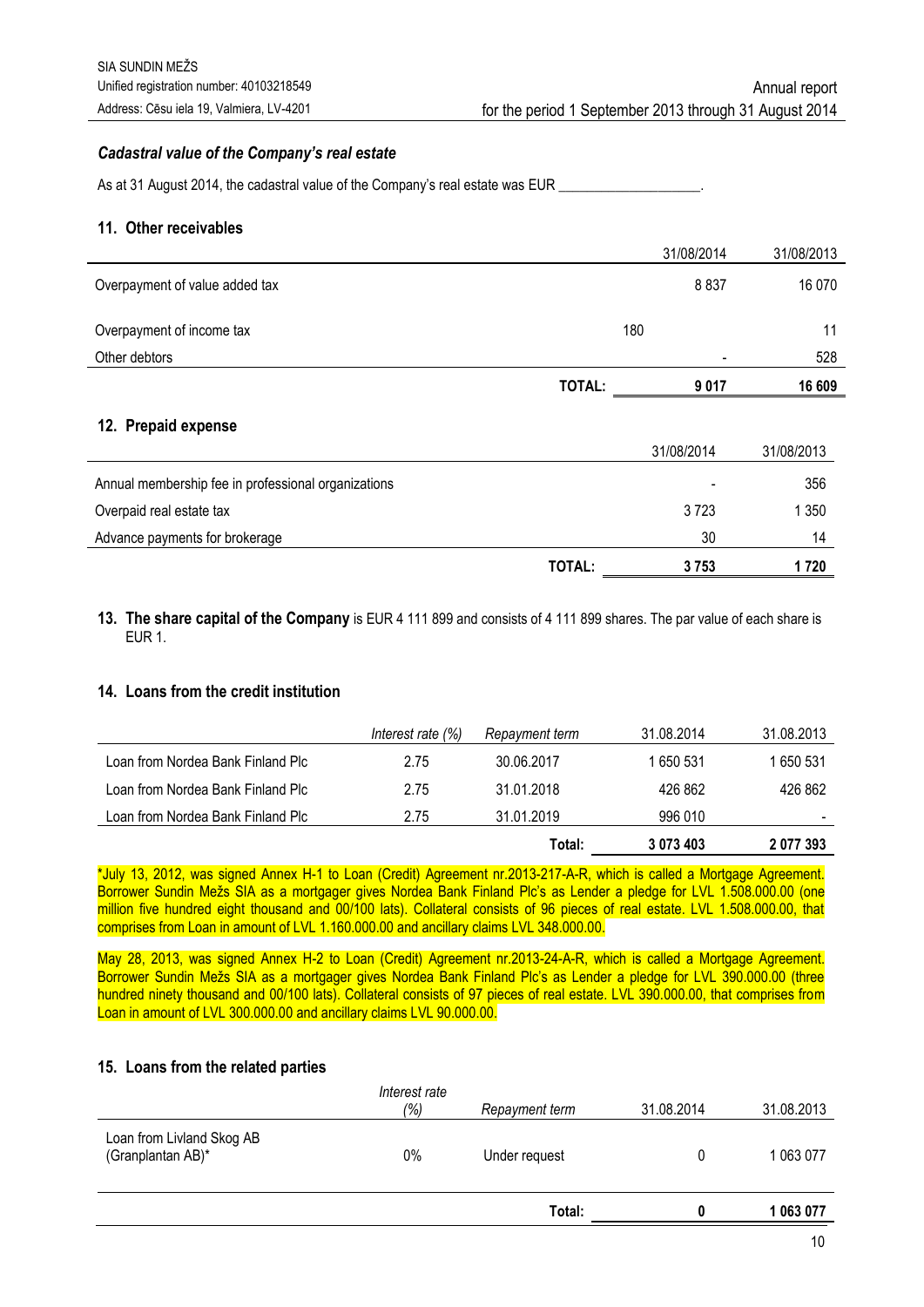\* Interest accrued as at 31 August 2014 amounts to EUR 0 (31/08/2013: EUR 89 869).

**16. Trade payables** basically comprise balances due for forest management.

#### **17. Deferred income**

Under the project Afforestation of Unfarmed Land, the Company has received payments from the Rural Support Service. According to the project terms, the Company commits to providing the Latvian state and EU authorities with a possibility to perform monitoring and control during the project implementation, and to ensuring free access to the forest planted during the project, as well as documents and information. Support is obtained to acquire non-current assets. Deferred income will be recognised as soon as non-current assets are sold.

#### **18. Taxes payable**

|                      |                          | 31.08.2013 | Calculated | Paid | 31.08.2014   |
|----------------------|--------------------------|------------|------------|------|--------------|
| Value added tax      |                          | 16 070     |            |      | 8837         |
| Real estate tax      |                          | 11         |            |      | $\mathbf{0}$ |
| Corporate income tax |                          | (13568)    |            |      | 180          |
|                      | <b>TOTAL:</b>            | 2 5 1 3    |            |      | 9017         |
|                      | <b>TOTAL RECEIVABLE:</b> | 2 5 1 3    |            |      | 9017         |
|                      |                          |            |            |      |              |

**\*** Overpayment of taxes is disclosed as *Other receivables*.

#### **19. Financial risk management**

The Company's principal financial instruments comprise loans from the shareholder and cash. The main purpose of these financial instruments is to ensure financing for the Company's operations.

#### *Financial risks*

The main financial risks arising from the Company's financial instruments are interest rate risk and liquidity risk.

#### *Interest rate risk*

The Company was exposed to interest rate risk mainly through its non-current borrowings.

#### *Liquidity risk*

The Company manages its liquidity risk by arranging an adequate amount of loans from the shareholder, which refers to investments in securities. The Company acquires and manages only freely disposable shares on liquid stock markets.

#### **20. Events after balance sheet date**

As of the last day of the reporting year until the date of signing these financial statements, there have been no events requiring adjustment of or disclosure in the financial statements or notes thereto.

#### **21. Going concern**

As at 28 February 2014, the Company's current liabilities exceeded its current assets by LVL 62 688, mostly due to the current loan from the shareholder.

In 10 December 2013 Livland Skog AB, a lender and a shareholder of the Company, provided a letter of financial support to the extent that is required for the Company to meet its obligations and continue as a going concern in 2013/2014.